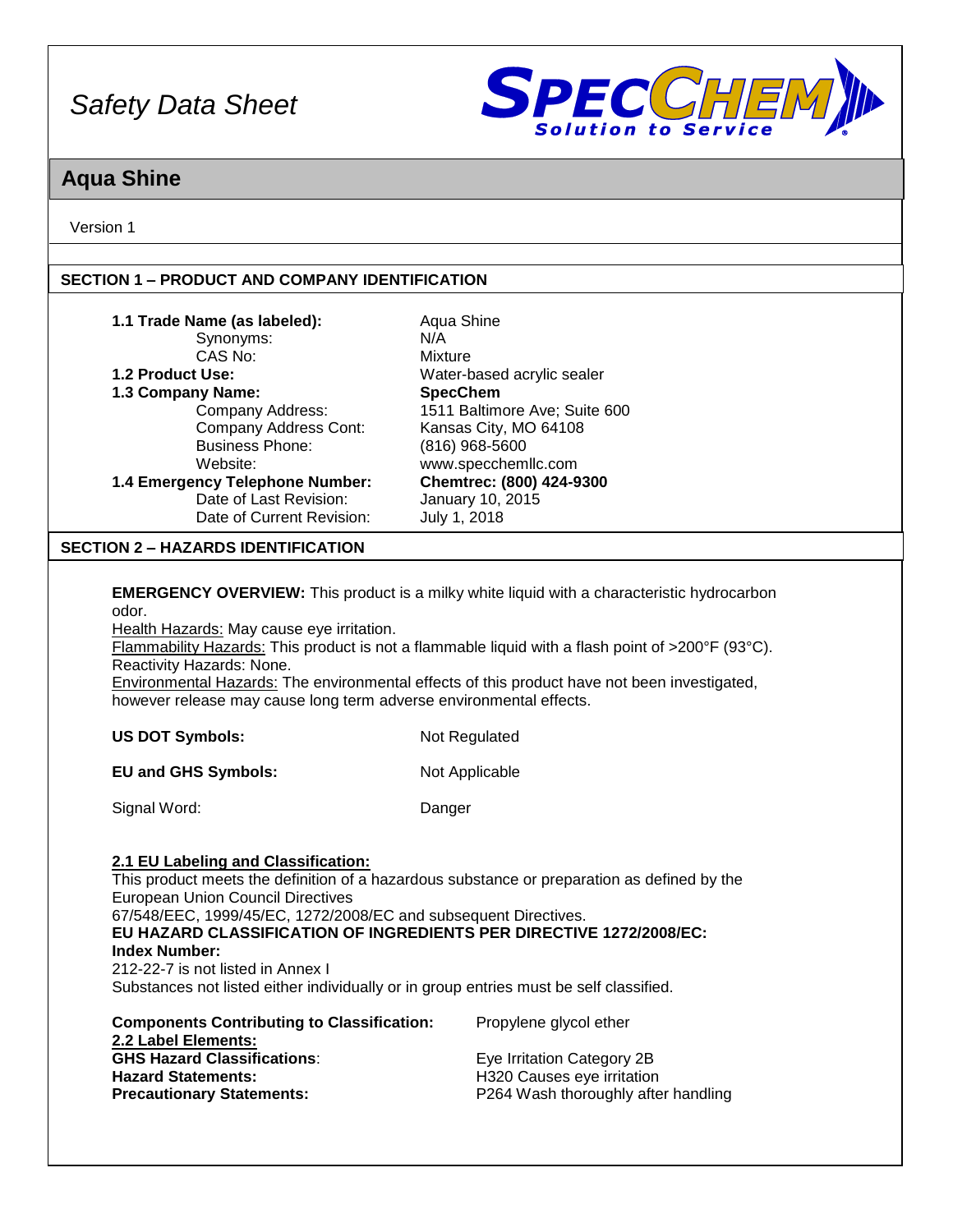

### **Aqua Shine**

| Version 1                                                                                                                                                                                                                                                                                                                                                                                                                                                                                                                              |                                                                                                                                                           |
|----------------------------------------------------------------------------------------------------------------------------------------------------------------------------------------------------------------------------------------------------------------------------------------------------------------------------------------------------------------------------------------------------------------------------------------------------------------------------------------------------------------------------------------|-----------------------------------------------------------------------------------------------------------------------------------------------------------|
| <b>Response Statements:</b>                                                                                                                                                                                                                                                                                                                                                                                                                                                                                                            | P305+P351+P338 IF IN EYES: Rinse cautiously with<br>water for several minutes.<br>P337+P313 If eye irritation persists: Get medical<br>advice/ attention. |
| <b>Storage Statements:</b>                                                                                                                                                                                                                                                                                                                                                                                                                                                                                                             | None applicable                                                                                                                                           |
| <b>Disposal Statements:</b>                                                                                                                                                                                                                                                                                                                                                                                                                                                                                                            | P501 Dispose of contents/container in accordance<br>with local/regional/national/international regulations.                                               |
| 2.3 Health Hazards or Risks From Exposure:                                                                                                                                                                                                                                                                                                                                                                                                                                                                                             |                                                                                                                                                           |
| <b>Symptoms of Overexposure by Route of Exposure:</b><br>symptoms of overexposure are described in the following paragraphs.<br>Acute:<br>Inhalation: No serious effects anticipated under normal conditions.<br>Skin Contact: May cause mild irritation to skin.<br>Eye Contact: Contact with the eyes may be irritating.<br>Ingestion: May cause gastrointestinal irritation, nausea, and vomiting.<br>Chronic: Repeated exposure may cause skin dryness or cracking.<br><b>Target Organs:</b><br>Acute: Eyes, Skin<br>Chronic: Skin | The most significant routes of overexposure for this product are by contact with skin or eyes. The                                                        |
| <b>SECTION 3 – COMPOSITION / INFORMATION ON INGREDIENTS</b>                                                                                                                                                                                                                                                                                                                                                                                                                                                                            |                                                                                                                                                           |

| <b>Hazardous Ingredients</b>                                                                                                      | WT%     | <b>CAS No.</b> |          | <b>EINECS No.   Hazard Classification</b> |
|-----------------------------------------------------------------------------------------------------------------------------------|---------|----------------|----------|-------------------------------------------|
| Propylene glycol ether                                                                                                            | $< 3\%$ | 770-35-4       | 212-22-7 | Eve Irrit, 2                              |
| Balance of other ingredients are non-hazardous or less than 1% in concentration (or 0.1% for carcinogens, reproductive toxins, or |         |                |          |                                           |
| respiratory sensitizers).                                                                                                         |         |                |          |                                           |

**Note:** All WHMIS required information is included in appropriate sections based on the ANSI Z400.1-2010 format. This product has been classified in accordance with the hazard criteria of the CPR and the MSDS contains all the information required by the CPR, EU Directives and the Japanese Industrial Standard JIS Z 7250:2000

### **SECTION 4 – FIRST AID MEASURES**

#### **4.1 Description of First Aid Measures:**

| Eye Contact:         | If product enters the eyes, flush with plenty of water or eye wash<br>solution for several minutes. Remove contacts if present and easy to<br>do. Seek medical attention if irritation persists. |
|----------------------|--------------------------------------------------------------------------------------------------------------------------------------------------------------------------------------------------|
| <b>Skin Contact:</b> | Wash skin thoroughly with soap and water after handling. Seek medical<br>attention if irritation develops and persists.                                                                          |
| Inhalation:          | If breathing becomes difficult, remove victim to fresh air. If necessary,<br>use artificial respiration to support vital functions. Seek medical<br>attention.                                   |
| Ingestion:           | If product is swallowed, call physician or poison center if you feel<br>unwell. If professional advice is not available, do not induce vomiting.                                                 |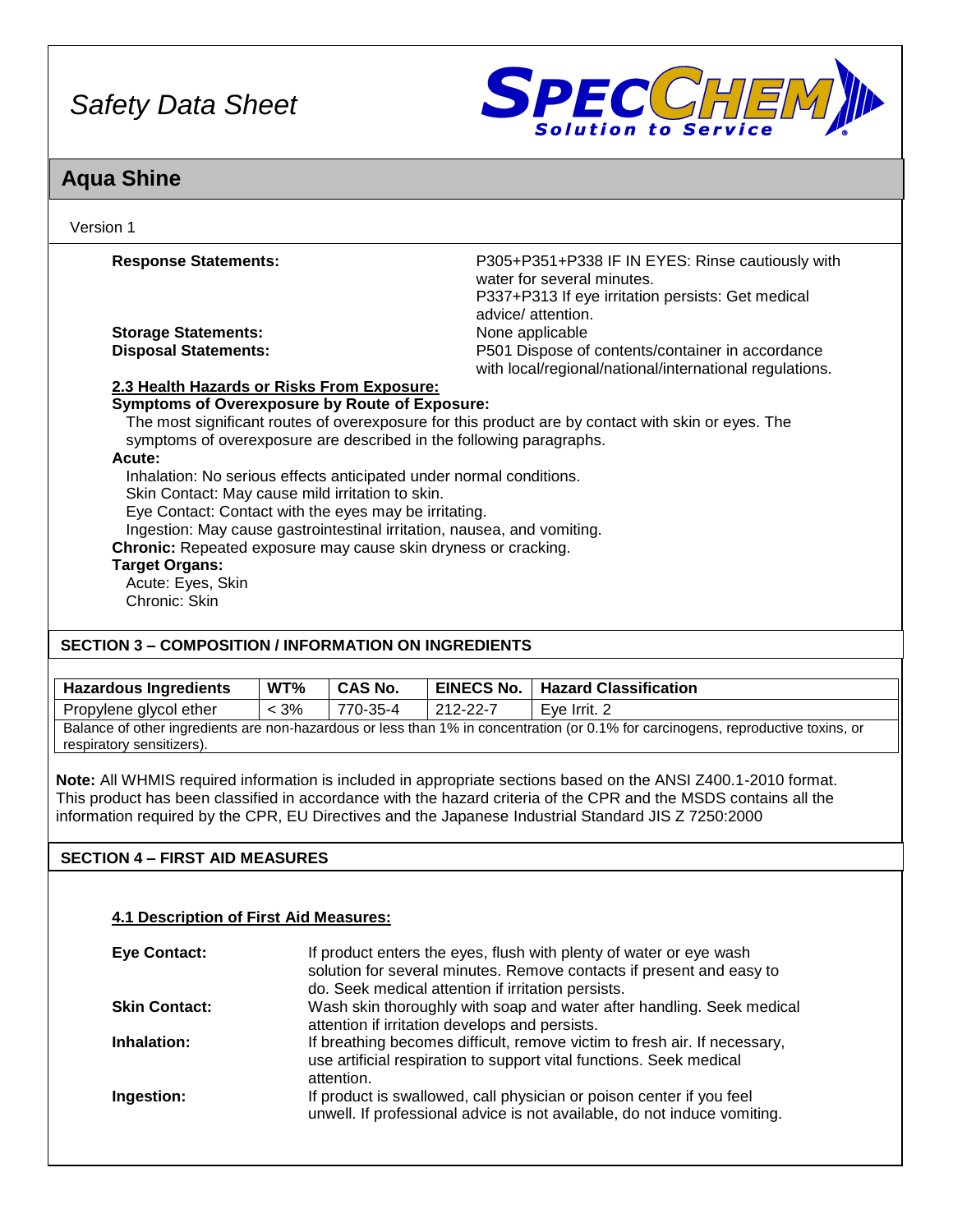

### **Aqua Shine**

| Version 1                                                                                                                                             |                                                                                                                                                                                                                                                 |                                                                                                                                                                                                                     |
|-------------------------------------------------------------------------------------------------------------------------------------------------------|-------------------------------------------------------------------------------------------------------------------------------------------------------------------------------------------------------------------------------------------------|---------------------------------------------------------------------------------------------------------------------------------------------------------------------------------------------------------------------|
| <b>Medical Conditions</b>                                                                                                                             | the health professional.                                                                                                                                                                                                                        | Never induce vomiting or give dilutents (milk or water) to someone who<br>is unconscious, having convulsions, or who cannot swallow. Seek<br>medical advice. Take a copy of the label and/or SDS with the victim to |
| <b>Generally Aggravated</b><br><b>By Exposure:</b>                                                                                                    |                                                                                                                                                                                                                                                 |                                                                                                                                                                                                                     |
|                                                                                                                                                       | aggravated by prolonged contact.                                                                                                                                                                                                                | Pre-existing skin, respiratory system or eye problems may be                                                                                                                                                        |
|                                                                                                                                                       |                                                                                                                                                                                                                                                 | 4.2 Symptoms and Effects Both Acute and Delayed: Exposure to the eyes may cause irritation.                                                                                                                         |
|                                                                                                                                                       |                                                                                                                                                                                                                                                 | 4.3 Recommendations to Physicians: Treat symptoms and eliminate overexposure.                                                                                                                                       |
| <b>SECTION 5 - FIRE FIGHTING MEASURES</b>                                                                                                             |                                                                                                                                                                                                                                                 |                                                                                                                                                                                                                     |
| 5.1 Fire Extinguishing Materials:                                                                                                                     |                                                                                                                                                                                                                                                 |                                                                                                                                                                                                                     |
| Use the following fire extinguishing materials:                                                                                                       |                                                                                                                                                                                                                                                 | <b>Water Spray: Yes</b><br>Foam: Yes<br>Halon: Yes<br><b>Carbon Dioxide: Yes</b><br>Dry Chemical: Yes<br>Other: Any "C" Class                                                                                       |
| 5.2 Unusual Fire and Explosion Hazards:<br>drains or water courses.                                                                                   |                                                                                                                                                                                                                                                 | Irritating and toxic fumes may be produced at high temperatures. Use of water may result if<br>the formation of a toxic aqueous solution. Do not allow run-off from fire fighting to enter                          |
| <b>Explosive Sensitivity to Mechanical Impact:</b>                                                                                                    |                                                                                                                                                                                                                                                 | No.                                                                                                                                                                                                                 |
| <b>Explosive Sensitivity to Static Discharge:</b>                                                                                                     |                                                                                                                                                                                                                                                 | No                                                                                                                                                                                                                  |
| 5.3 Special Fire-Fighting Procedures:<br>$\bullet$<br>$\bullet$<br>$\bullet$<br>$\bullet$<br>applied water spray.<br>environmentally sensitive areas. | Incipient fire responders should wear eye protection.<br>Structural firefighters must wear Self-Contained Breathing<br>Apparatus (SCBA) and full protective equipment.<br>Isolate materials not yet involved in the fire and protect personnel. | Move containers from fire area if this can be done without risk; otherwise, cool with carefully<br>If possible, prevent run-off water from entering storm drains, bodies of water, or other                         |
|                                                                                                                                                       |                                                                                                                                                                                                                                                 |                                                                                                                                                                                                                     |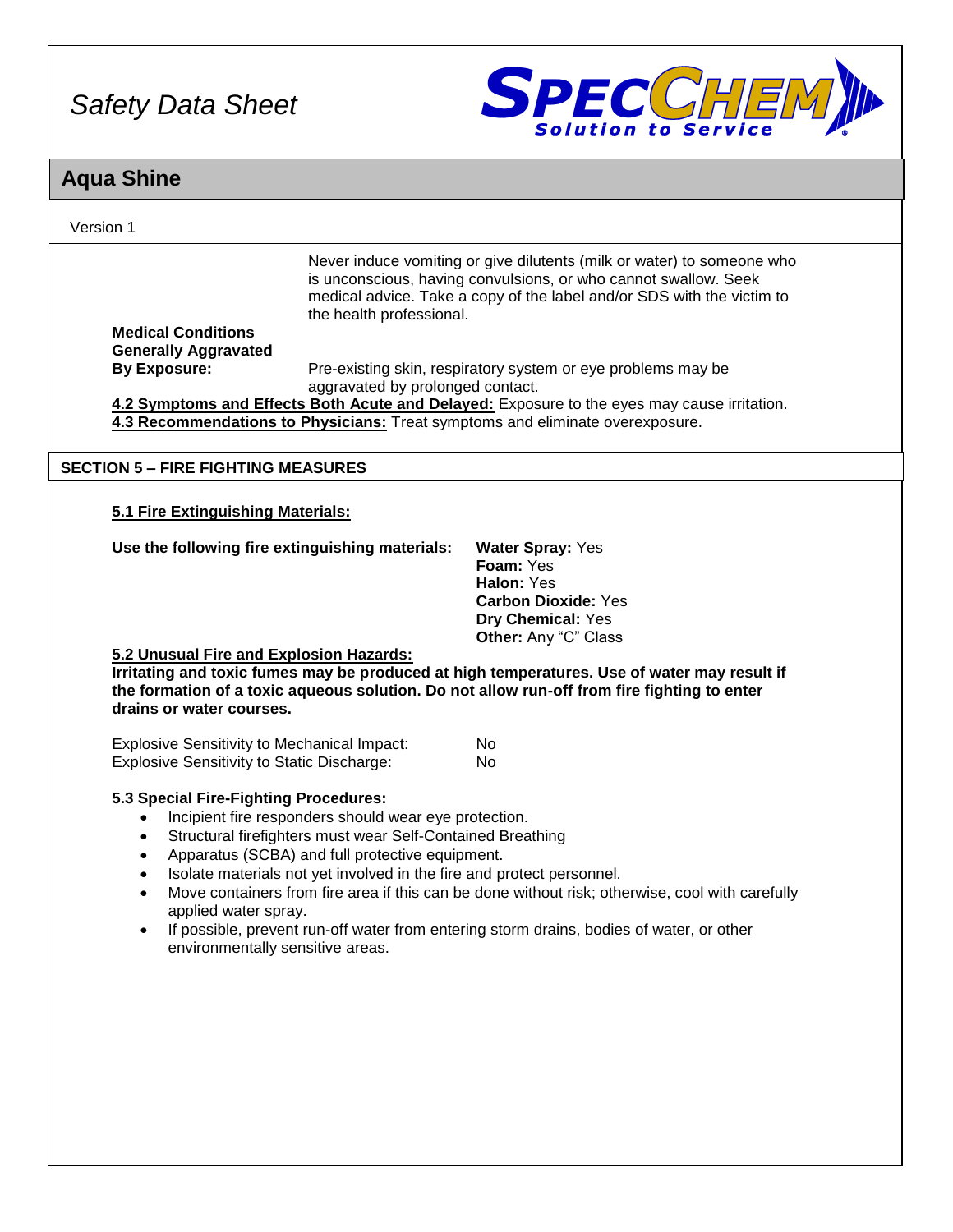

### **Aqua Shine**

#### Version 1



#### **SECTION 6 – ACCIDENTAL RELEASE MEASURES (STEPS FOR SPILLS)**

#### **6.1 Personal Precautions, Protective Equipment and Emergency Procedures:**

Use cautious judgment when cleaning up spill. Wear suitable protective clothing, gloves, and eye/face protection.

#### **6.2 Environmental Precautions:**

Construct a dike to prevent spreading. Keep out of sewers, storm drains, surface waters, and soils.

#### **6.3 Spill and Leak Response:**

#### **Small Spills:**

- Collect material via broom or mop. Place in tightly sealed containers for proper disposal.
- Approach spill areas with caution.
- If liquid was introduced, create a dike or trench to contain material.
- Soak up with absorbent material such as clay, sand or other suitable non-reactive material.

#### **Large Spills:**

- Place in leak-proof containers. Seal tightly for proper disposal.
- Dispose of in accordance with U.S. Federal, State, and local hazardous waste disposal regulations and those of Canada and its Provinces, those of Australia, Japan and EU Member States (see Section 13, Disposal Considerations).

#### **SECTION 7 - HANDLING AND STORAGE**

#### **7.1 Precautions for Safe Handling:**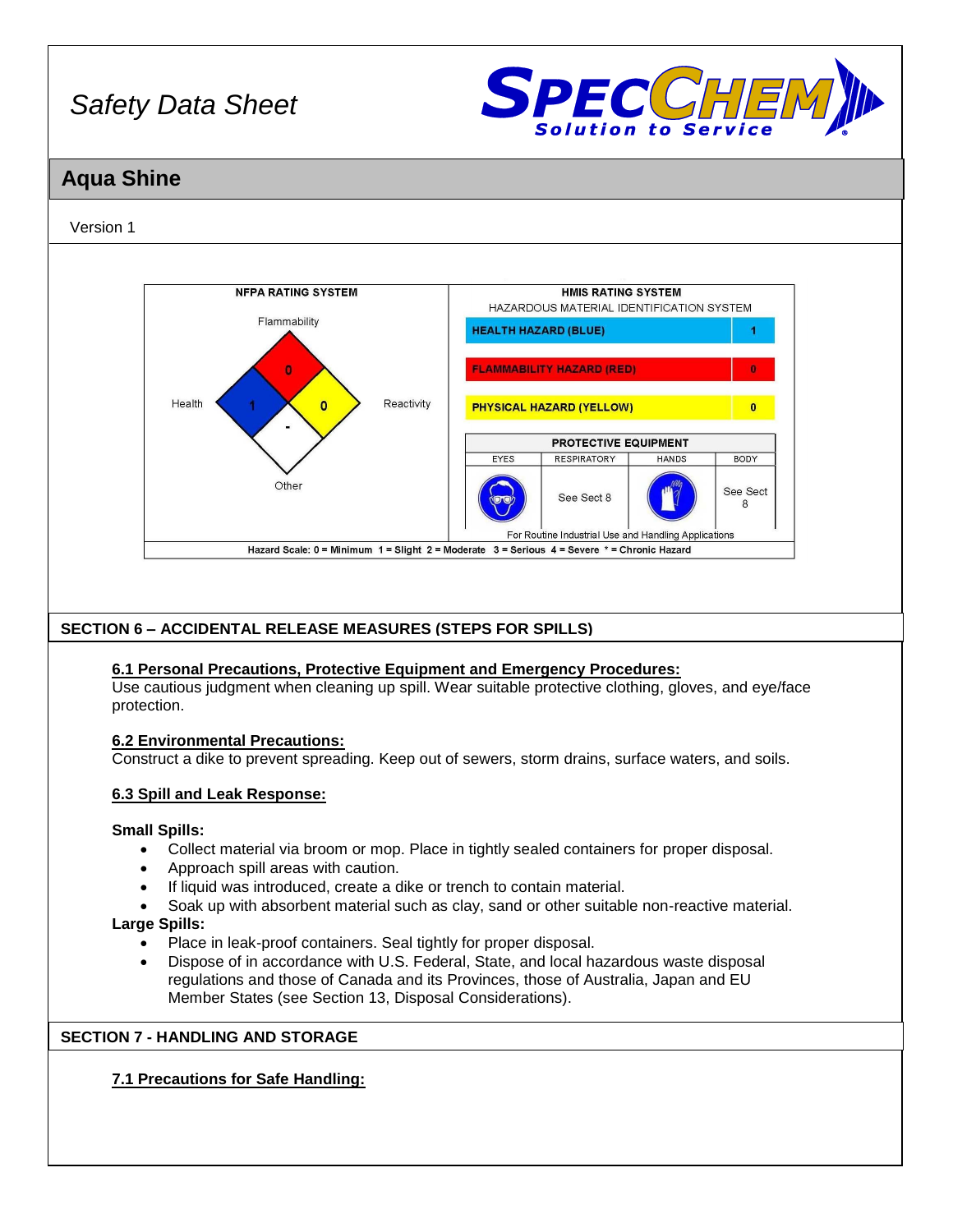

### **Aqua Shine**

#### Version 1

To prevent eye contact under the foreseeable conditions of use, wear appropriate safety eyewear. When handling, do not eat, drink, or smoke. Wash thoroughly after handling. Do not handle or store near heat, sparks, or flame.

#### **7.2 Storage and Handling Practices:**

Keep away from incompatible materials. Keep container closed when not in use and store in well ventilated area.

#### **7.3 Specific Uses:**

25% solids water-based cure & seal.

#### **SECTION 8 – EXPOSURE CONTROLS / PERSONAL PROTECTION**

#### **8.1 Exposure Parameters:**

| <b>Ingredients</b>    | `^S No.                        | PEL         | <b>PEL</b>      |
|-----------------------|--------------------------------|-------------|-----------------|
|                       | unu                            | <b>OSHA</b> | <b>NIOSH</b>    |
| ropylene glycol ether | $\sim$ $\sim$<br>770<br>. ახ-4 | Not listed  | .<br>Not listed |

#### **8.2 Exposure Controls:**

**Ventilation and Engineering Controls:** Use with adequate ventilation to ensure

exposure levels are maintained below the limits provided above.

*The following information on appropriate Personal Protective Equipment is provided to assist employers in complying with OSHA regulations found in 29 CFR Subpart I (beginning at 1910.132), or standards of EU member states (including EN 149 for respiratory PPE, and EN 166 for face/eye protection), and those of Japan. Please reference applicable regulations and standards for relevant details.*

| <b>Respiratory Protection:</b> | Not required for properly ventilated areas.<br>Maintain airborne contaminant concentrations<br>below guidelines listed above, if applicable. If<br>necessary, use only respiratory protection<br>authorized in the U.S. Federal OSHA<br><b>Respiratory Protection Standard (29 CFR</b><br>1910.134), equivalent U.S. State standards,<br>Canadian CSA Standard Z94.4-93, the<br>European Standard EN149, or EU member<br>states. |
|--------------------------------|----------------------------------------------------------------------------------------------------------------------------------------------------------------------------------------------------------------------------------------------------------------------------------------------------------------------------------------------------------------------------------------------------------------------------------|
| <b>Eye Protection:</b>         | Safety glasses or goggles are required.<br>If necessary, refer to U.S. OSHA 29 CFR<br>1910.133, Canadian Standards, and the<br>European Standard EN166, Australian<br>Standards, or relevant Japanese Standards.                                                                                                                                                                                                                 |
| <b>Hand Protection:</b>        | Chemical resistant gloves are required to<br>prevent skin contact.<br>If necessary, refer to U.S. OSHA 29 CFR<br>1910.138, the European Standard DIN EN 374,                                                                                                                                                                                                                                                                     |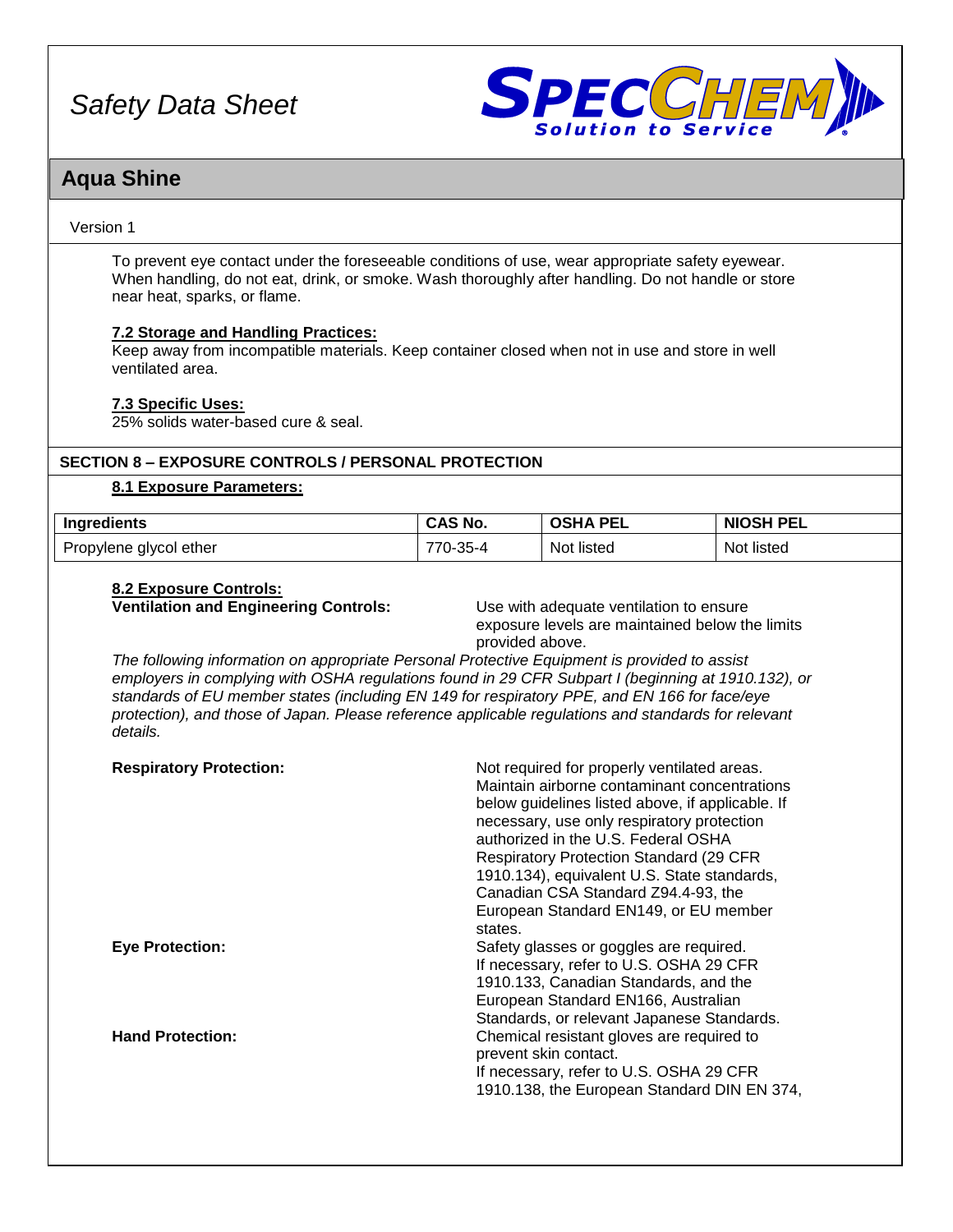

# **Aqua Shine**

| Version 1                                                                                                                                                                                                                                                                                                                                                                                                                                                                                                                                                                                                                                                                                                                                                                                                                                                                                                                                                                                |                                                                                                                                                                                                                                                                                                                                                                                                                                                                                                                                                                                                        |
|------------------------------------------------------------------------------------------------------------------------------------------------------------------------------------------------------------------------------------------------------------------------------------------------------------------------------------------------------------------------------------------------------------------------------------------------------------------------------------------------------------------------------------------------------------------------------------------------------------------------------------------------------------------------------------------------------------------------------------------------------------------------------------------------------------------------------------------------------------------------------------------------------------------------------------------------------------------------------------------|--------------------------------------------------------------------------------------------------------------------------------------------------------------------------------------------------------------------------------------------------------------------------------------------------------------------------------------------------------------------------------------------------------------------------------------------------------------------------------------------------------------------------------------------------------------------------------------------------------|
| <b>Body Protection:</b>                                                                                                                                                                                                                                                                                                                                                                                                                                                                                                                                                                                                                                                                                                                                                                                                                                                                                                                                                                  | the appropriate Standards of Canada, Australian<br>Standards, or relevant Japanese Standards.<br>Use body protect appropriate to task being<br>performed.<br>If necessary, refer to appropriate Standards of<br>Canada, or appropriate standards of the EU,<br>Australian Standards, or relevant Japanese<br>Standards. If a hazard of injury to the feet exists<br>due to falling objects, rolling objects, where<br>objects may pierce the soles of the feet or where<br>employee's feet may be exposed to electrical<br>hazards, use foot protection, as described in<br>U.S. OSHA 29 CFR 1910.136. |
| <b>SECTION 9 - PHYSICAL AND CHEMICAL PROPERTIES</b>                                                                                                                                                                                                                                                                                                                                                                                                                                                                                                                                                                                                                                                                                                                                                                                                                                                                                                                                      |                                                                                                                                                                                                                                                                                                                                                                                                                                                                                                                                                                                                        |
| 9.1 Information on Basic Physical and Chemical Properties:<br>Appearance (Physical State and Color): Milky white colored liquid<br>Odor: Characteristic hydrocarbon<br>Odor Threshold: No data available<br>pH: No data available<br>Melting/Freezing Point: No data available<br>Boiling Point: 413°F (212°C)<br>Flash Point: >200°F (93°C)<br>Evaporation Rate: No data available<br>Flammability (Solid; Gas): Not applicable<br>Upper/Lower Flammability or Explosion Limits: Not data available<br>Vapor Pressure (mm Hg @ 20°C (68° F): < 17mm<br>Vapor Density: Heavier than air<br>Relative Density: No data available<br><b>Specific Gravity: 1.02</b><br>Solubility in Water: Fully miscible<br>Weight per Gallon: No data available<br>Partition Coefficient (n-octanol/water): No data available<br>Auto-Ignition Temperature: No data available<br>Decomposition Temperature: No data available<br>Viscosity: No data available<br>9.2 Other Information: No data available |                                                                                                                                                                                                                                                                                                                                                                                                                                                                                                                                                                                                        |
| <b>SECTION 10 - STABILITY AND REACTIVITY</b><br>10.1 Reactivity:<br>10.2 Stability:<br>10.3 Possibility of Hazardous Reactions: Will not occur.<br>10.4 Conditions to Avoid:<br>10.5 Incompatible Substances:                                                                                                                                                                                                                                                                                                                                                                                                                                                                                                                                                                                                                                                                                                                                                                            | This product is not reactive.<br>Stable under conditions of normal storage and use.<br>Avoid excessive temperatures.<br>Strong oxidizing agents.                                                                                                                                                                                                                                                                                                                                                                                                                                                       |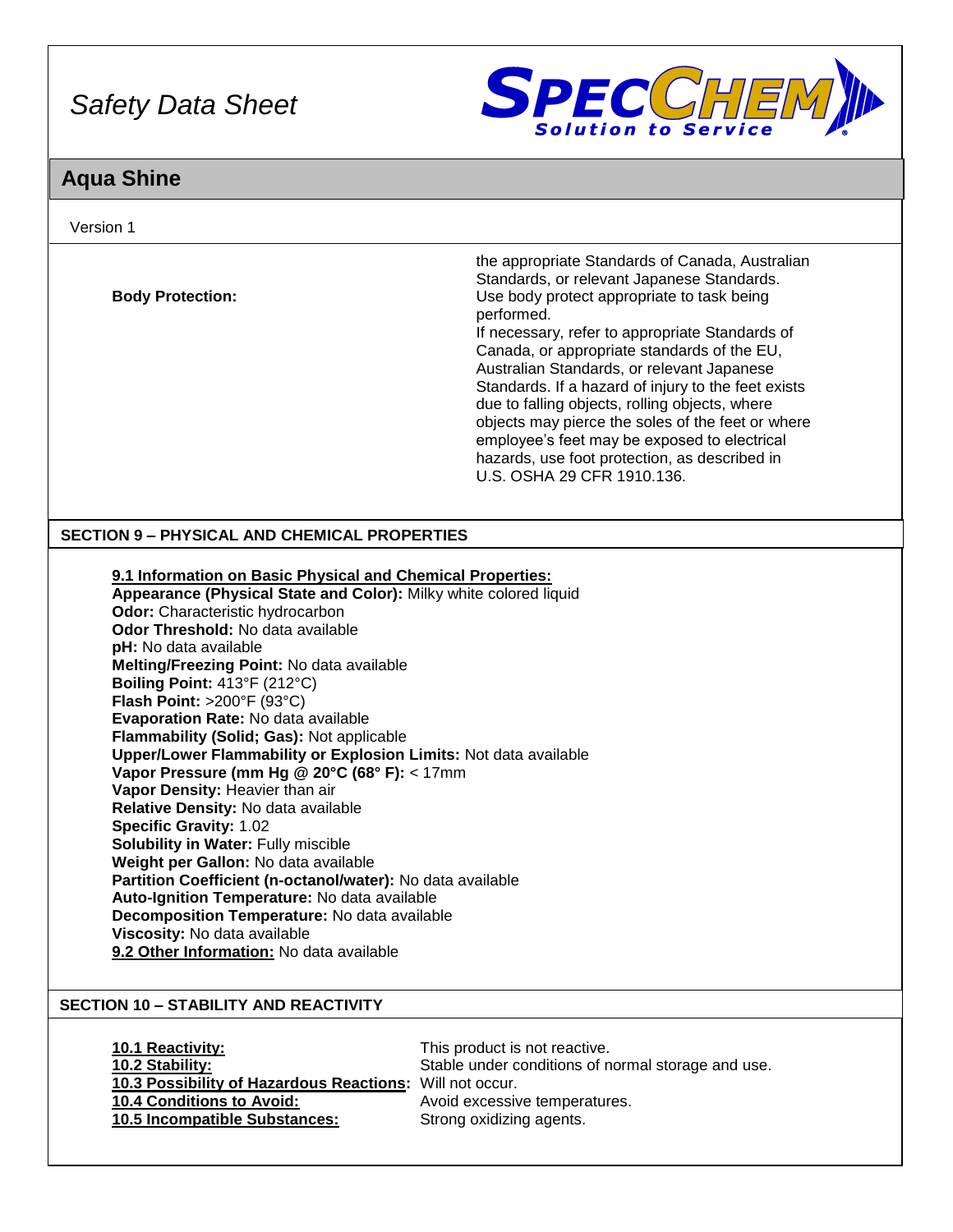

### **Aqua Shine**

Version 1

**10.6 Hazardous Decomposition Products:** Carbon monoxide and dioxide smoke.

| 11.1 Information on Toxicological Effects:                             |                                                                                                                                                                                                                                                     |
|------------------------------------------------------------------------|-----------------------------------------------------------------------------------------------------------------------------------------------------------------------------------------------------------------------------------------------------|
| <b>Toxicity Data:</b>                                                  |                                                                                                                                                                                                                                                     |
| Propylene glycol ether<br>770-35-4                                     | LD50 Oral - Rat<br>$2,830$ mg/kg                                                                                                                                                                                                                    |
| <b>Suspected Cancer Agent:</b><br>Irritancy:                           | Ingredients within this product are found on one or more of the<br>following lists: FEDERAL OSHA Z LIST, NTP, IARC, or<br>CAL/OSHA and therefore are considered to be cancer-causing<br>agents by these agencies.<br>Skin and respiratory irritant. |
| <b>Sensitization to the Product:</b><br><b>Germ Cell Mutagenicity:</b> | This product is not expected to cause skin sensitization.<br>This product contains ingredients that are suspected to be a<br>germ cell mutagenic.                                                                                                   |
| <b>Reproductive Toxicity:</b>                                          | This product is not expected to be a human reproductive<br>toxicant.                                                                                                                                                                                |

#### **SECTION 12 – ECOLOGICAL INFORMATION**

| Propylene glycol ether   770-35-4                                      | LC50 - Fathead Minnow                       | 280 mg/l – 96h |
|------------------------------------------------------------------------|---------------------------------------------|----------------|
|                                                                        |                                             |                |
|                                                                        | No specific data available on this product. |                |
| 12.2 Persistence and Degradability:<br>12.3 Bioaccumulative Potential: | No specific data available on this product. |                |

#### **12.5 Results of PBT and vPvB Assessment:** No specific data available on this product. **12.6 Other Adverse Effects:** No data available **12.7 Water Endangerment Class:** At present, there are no ecotoxicological assessments for this product.

#### **SECTION 13 – DISPOSAL CONSIDERATIONS**

**13.1 Waste Treatment Methods:** Waste disposal must be in accordance with appropriate U.S. Federal, State, and local regulations, those of Australia, EU Member States and Japan.<br>Not determined

#### **13.2 EU Waste Code:**

#### **SECTION 14 - TRANSPORTATION INFORMATION**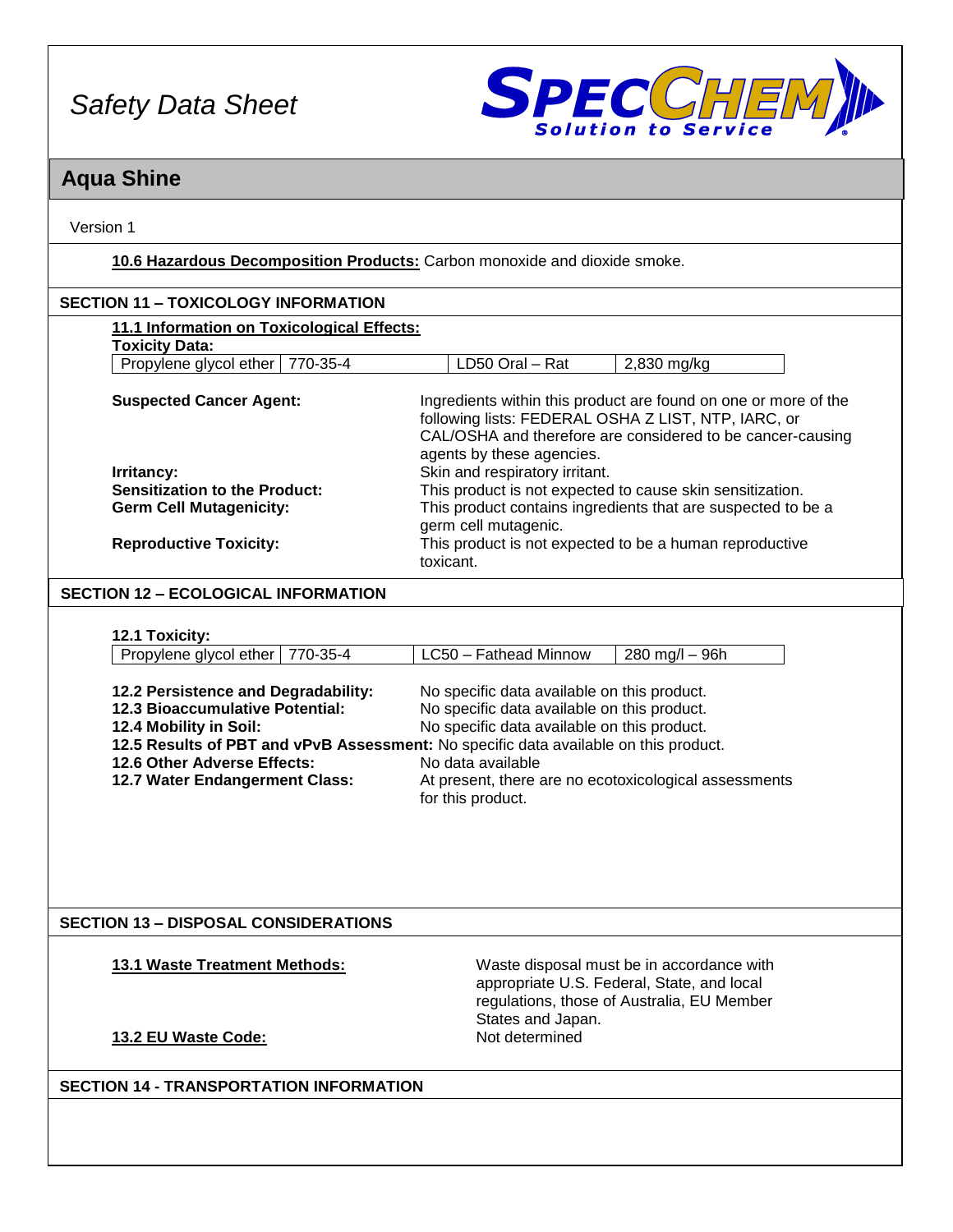

### **Aqua Shine**

Version 1

| 14.1 U.S. Department of Transportation (DOT) Shipping Regulations:                                 |                                                                                                            |
|----------------------------------------------------------------------------------------------------|------------------------------------------------------------------------------------------------------------|
|                                                                                                    |                                                                                                            |
|                                                                                                    | This product is classified (per 49 CFR 172.101) by the U.S. Department of Transportation, as follows.      |
| <b>UN Identification Number:</b>                                                                   | Not applicable                                                                                             |
| <b>Proper Shipping Name:</b>                                                                       | Not regulated                                                                                              |
| <b>Hazard Class Number and Description:</b>                                                        | Not applicable                                                                                             |
| <b>Packing Group:</b>                                                                              | Not applicable                                                                                             |
| <b>DOT Label(s) Required:</b>                                                                      | Not applicable                                                                                             |
| <b>North American Emergency Response</b>                                                           |                                                                                                            |
| <b>Guidebook Number:</b>                                                                           | Not applicable                                                                                             |
| <b>14.2 Environmental Hazards:</b>                                                                 |                                                                                                            |
| <b>Marine Pollutant:</b>                                                                           | The components of this product are designated by the                                                       |
|                                                                                                    | Department of Transportation to be Marine Pollutants                                                       |
|                                                                                                    | (49 CFR 172.101, Appendix B).                                                                              |
| <b>14.3 Special Precaution for User:</b>                                                           | None                                                                                                       |
| 14.4 International Air Transport Association                                                       |                                                                                                            |
| <b>Shipping Information (IATA):</b>                                                                | Not regulated.                                                                                             |
| 14.5 International Maritime Organization                                                           |                                                                                                            |
| <b>Shipping Information (IMO):</b>                                                                 |                                                                                                            |
| <b>UN Identification Number:</b>                                                                   | Not applicable                                                                                             |
| <b>Proper Shipping Name:</b>                                                                       | Not regulated                                                                                              |
| <b>Hazard Class Number and Description:</b>                                                        | Not applicable                                                                                             |
| <b>Packing Group:</b>                                                                              | Not applicable                                                                                             |
| <b>EMS-No:</b>                                                                                     | Not applicable                                                                                             |
|                                                                                                    |                                                                                                            |
| <b>SECTION 15 - REGULATORY INFORMATION</b>                                                         |                                                                                                            |
|                                                                                                    |                                                                                                            |
| 15.1 Safety, Health and Environmental Regulations Specific for the Substance or Mixture:           |                                                                                                            |
| <b>United States Regulations:</b>                                                                  |                                                                                                            |
|                                                                                                    |                                                                                                            |
| <b>U.S. SARA Reporting Requirements:</b>                                                           |                                                                                                            |
|                                                                                                    | The components of this product are not subject to the reporting requirements of Sections 302, 304, and 313 |
| of Title III of the Superfund Amendments and Reauthorization Act.                                  |                                                                                                            |
| <b>U.S. SARA 311/312:</b>                                                                          |                                                                                                            |
| Acute Health: Yes; Chronic Health: No; Fire: No; Reactivity; No                                    |                                                                                                            |
|                                                                                                    |                                                                                                            |
| <b>U.S. CERCLA Reportable Quantity:</b>                                                            |                                                                                                            |
| None                                                                                               |                                                                                                            |
| <b>U.S. TSCA Inventory Status:</b>                                                                 |                                                                                                            |
| The components of this product are listed on the TSCA Inventory or are exempted from listing.      |                                                                                                            |
| <b>Other U.S. Federal Regulations:</b>                                                             |                                                                                                            |
| None known                                                                                         |                                                                                                            |
| <b>California Safe Drinking Water and Toxic Enforcement Act (Proposition 66):</b>                  |                                                                                                            |
| This product does not contain ingredients on the Proposition 65 Lists.                             |                                                                                                            |
|                                                                                                    |                                                                                                            |
| <b>15.2 Canadian Regulations:</b>                                                                  |                                                                                                            |
| <b>Canadian DSL/NDSL Inventory Status:</b>                                                         |                                                                                                            |
| Components are DSL Listed, NDSL Listed and/or are exempt from listing                              |                                                                                                            |
| <b>Other Canadian Regulations:</b>                                                                 |                                                                                                            |
| Not applicable<br><b>Canadian Environmental Protection Act (CEPA) Priorities Substances Lists:</b> |                                                                                                            |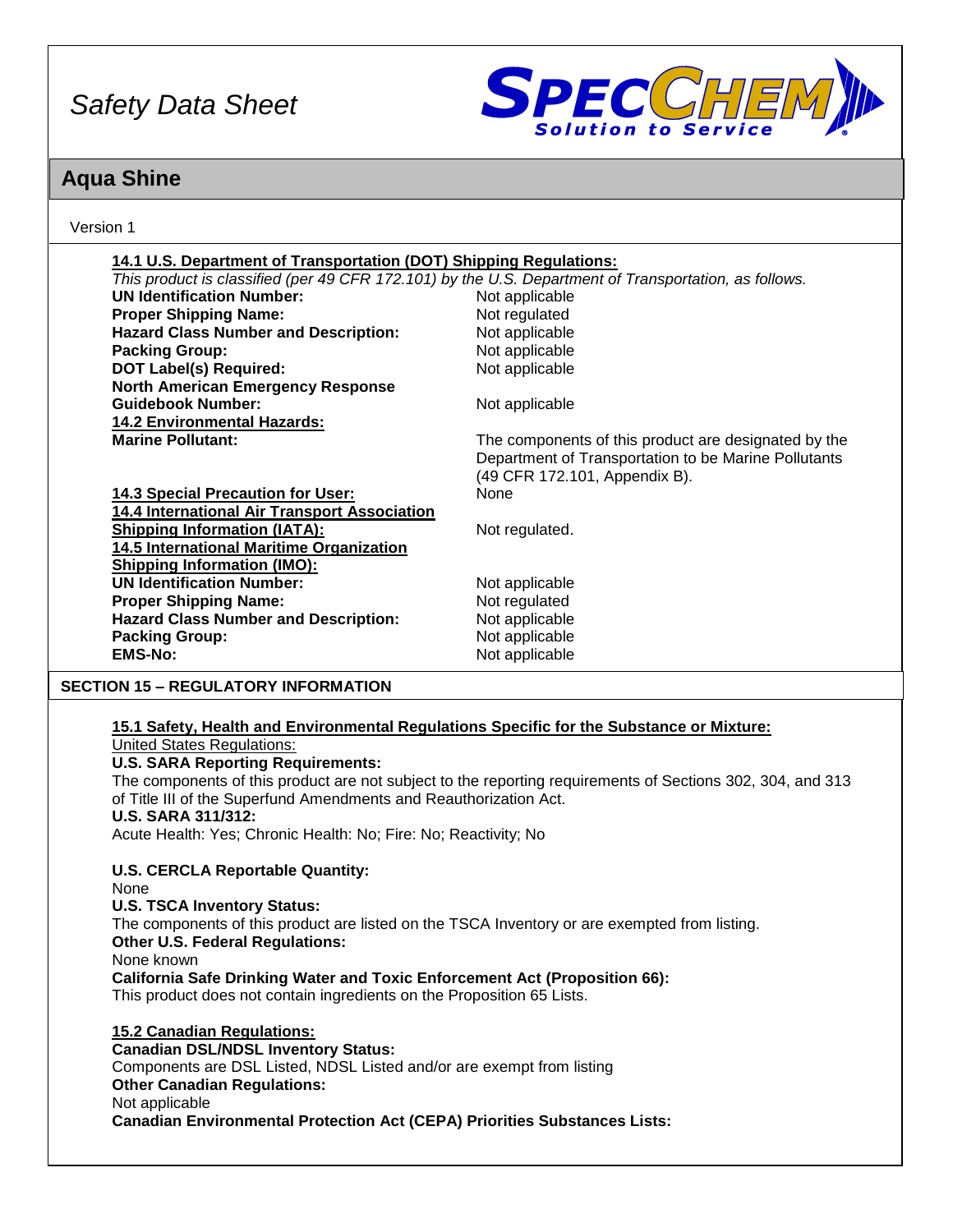

### **Aqua Shine**

#### Version 1

This product has been classified in accordance with the hazard criteria of the Controlled Products Regulations and the MSDS contains all of the information required by those regulations.

#### **Canadian WHMIS Classification and Symbols:**

This product is Class B2, Flammable Liquid, and D2B, Materials causing other toxic effects, per WHMIS Controlled Product Regulations.



#### **15.3 European Economic Community Information:**

This product meets the definition of a hazardous substance or preparation as defined by the European Union Council Directives 67/548/EEC, 1999/45/EC, 1272/2008/EC and subsequent Directives. See Section 2 for Details.

**Chemical Safety Assessment:**

No Chemical Safety Assessment has been carried out for this substance/mixture by the supplier.

#### **15.4 Australian Information for Product:**

Components of this product are listed on the International Chemical Inventory list.

#### **15.5 Japanese Information for Product:**

Japanese Minister of International Trade and Industry (MITI) Status: The components of this product are not listed as Class I specified Chemical Substances, Class II Specified Chemical Substances, or Designated Chemical Substances by the Japanese MITI.

#### **15.6 International Chemical Inventories:**

Listing of the components on individual country Chemical Inventories is as follows:

Australian Inventory of Chemical Substances (AICS): Listed

Korean Existing Chemicals List (ECL): Listed

Japanese Existing National Inventory of Chemical Substances (ENCS): Listed Philippines Inventory if Chemicals and Chemical Substances (PICCS): Listed U.S. TSCA: Listed

#### **SECTION 16 – OTHER INFORMATION**

Prepared By: Chris Eigbrett (MSDS to GHS Compliance) Date of Printing: July 1, 2018

The information contained herein is believed to be accurate but is not warranted to be so. Data and calculations are based on information furnished by the manufacturer of the product and manufacturers of the components of the product. Users are advised to confirm in advance of the need that information is current, applicable and suited to the circumstances of use. This safety sheet cannot cover all possible situations which the user may experience during processing. Each aspect of your operation should be examined to determine if, or where, additional precautions may be necessary. All health and safety information contained in this bulletin should be provided to your employees or customers. SpecChem assumes no responsibility for injury to vendee or third party person proximately caused by the material if reasonable safety procedures are not adhered to as stipulated in the data sheet. Furthermore, SpecChem assumes no responsibility for injury caused by abnormal use of this material even if reasonable safety procedures are followed. Compliance with all applicable federal, state, and local laws and local regulations remains the responsibility of the user.